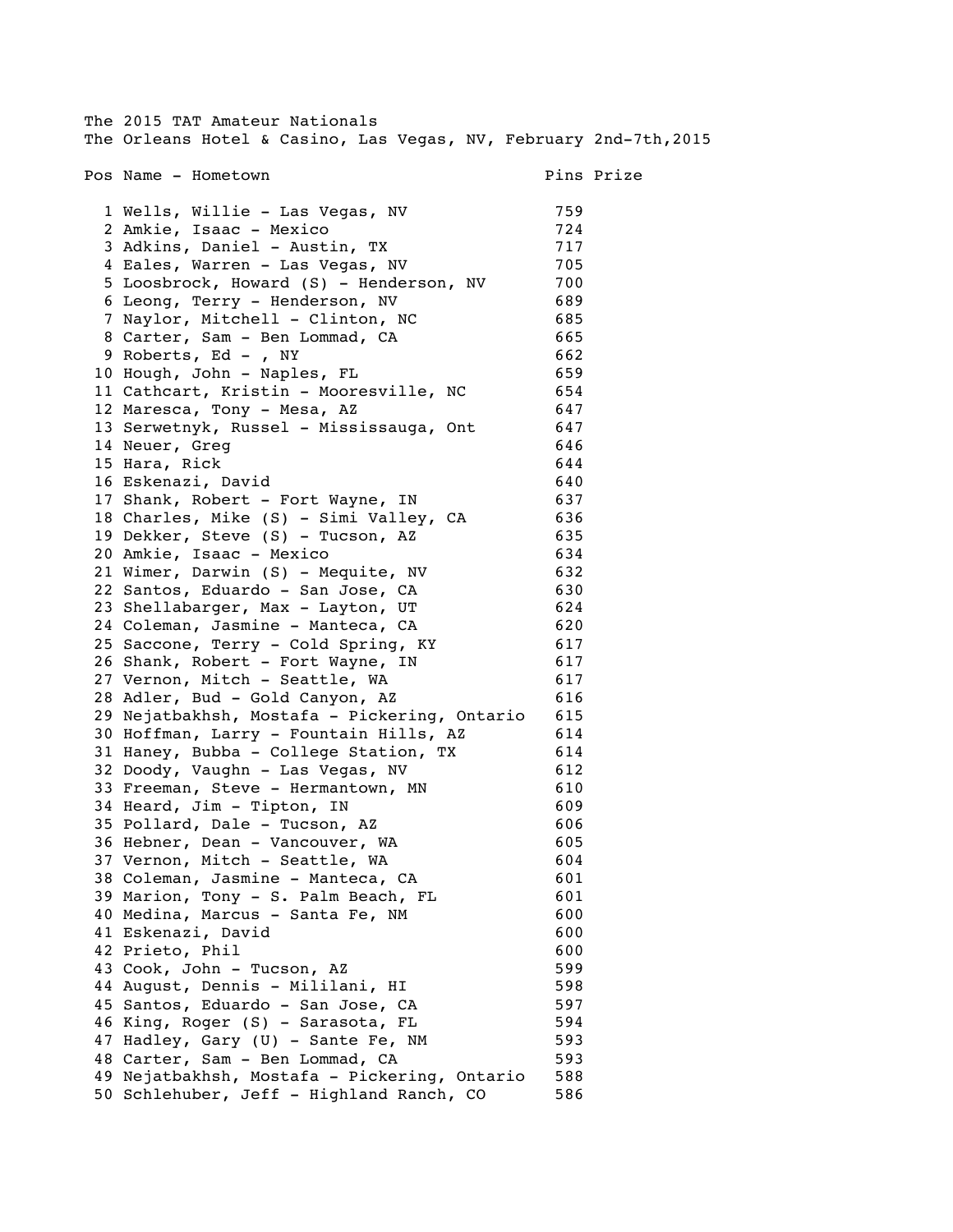| 51 Bertolina, John (S) - Henderson, NV                            | 583 |            |
|-------------------------------------------------------------------|-----|------------|
| 52 Brinley, Al (S) - Maryville, IL                                | 582 |            |
| 53 Kinney, Christina (U) - Las Vegas, NV                          | 578 |            |
| 54 Perry, Rick - Kalispell, MT                                    | 578 |            |
| 55 Burns, Dwight (M) - Tucson, AZ                                 | 576 |            |
| 56 Kinney, Christina (U) - Las Vegas, NV                          | 575 |            |
| 57 Miller, Larry - Hereford, AZ                                   | 575 |            |
| 58 Serwetnyk, Russel - Mississauga, Ont                           | 571 |            |
| 59 Hara, Rick                                                     | 571 |            |
| 60 Lewis, Robert (M) - Denver, CO                                 | 570 |            |
| 61 Leong, Terry - Henderson, NV                                   | 569 |            |
| 62 Burns, Dwight (M) - Tucson, AZ                                 | 568 |            |
| 63 Pollard, Dale - Tucson, AZ                                     | 568 |            |
| 64 Lopez, Lance - Sacramento, CA                                  | 568 |            |
| 65 Podgorski, Duane (S) - Lakeland, FL                            | 566 |            |
| 66 Inocencio, Danny                                               | 566 |            |
| 67 Schlehuber, Jeff - Highland Ranch, CO                          | 564 |            |
| 68 Colley, Joe - El Cajon, CA                                     | 560 |            |
| 69 Maez, Alfred - SantaFe, NM                                     | 554 |            |
| 70 Inocencio, Danny                                               | 552 |            |
| 71 Bertolina, John (S) - Henderson, NV                            | 551 |            |
| 72 Smith, Jerry - Englewood, CO                                   | 531 |            |
| 73 Prieto, Phil                                                   | 530 |            |
| 74 Matus, John                                                    | 521 |            |
| 75 Saccone, Terry - Cold Spring, KY                               | 521 |            |
| 76 Palomares, Norm                                                | 520 |            |
| 77 Sand, Nelson - Washington                                      | 519 |            |
| 78 Hewitt, David - Fremont, CA                                    | 518 |            |
| 79 Charles, Mike (S) - Simi Valley, CA                            | 516 |            |
| 80 McHugh, Mike - Southlake, TX                                   | 512 |            |
| 81 Cook, John - Tucson, AZ                                        | 510 |            |
| 82 Haney, Bubba - College Station, TX                             | 502 |            |
| 83 Calyore, Steve                                                 | 496 |            |
| 84 Medina, Marcus - Santa Fe, NM                                  | 486 |            |
| 85 Shepard, Tom (S) - Galeta, CA                                  | 480 |            |
| The 2015 TAT Amateur Nationals                                    |     |            |
| The Orleans Hotel & Casino, Las Vegas, NV, February 2nd-7th, 2015 |     |            |
| Handicap Senior & Women's Event                                   |     |            |
| SCORES INCLUDE HANDICAP                                           |     |            |
| Pos Name - Hometown                                               |     | Pins Prize |
| 1 Lopez, Gustavo - Escobedo, MX                                   | 722 |            |
| 2 Boneta, Mario                                                   | 711 |            |
| 3 Velasco, Rodolfo                                                | 710 |            |
| 4 Toenyes, Jerry - Rancho Murieta                                 | 710 |            |
| 5 Grogan, Pat                                                     | 707 |            |
| 6 Bartoszek, Thomas - Lenox, MI                                   | 705 |            |

7 Rivera, Placido - Waipaihu, Hi 695<br>8 Aguilar, Jose - Mexico City 688 8 Aguilar, Jose - Mexico City 688<br>9 Rivera, Gaby 671 9 Rivera, Gaby 671 10 Godden, Bob - Las Vegas, NV 670 11 Davis, Ricky - Grandview, MO 669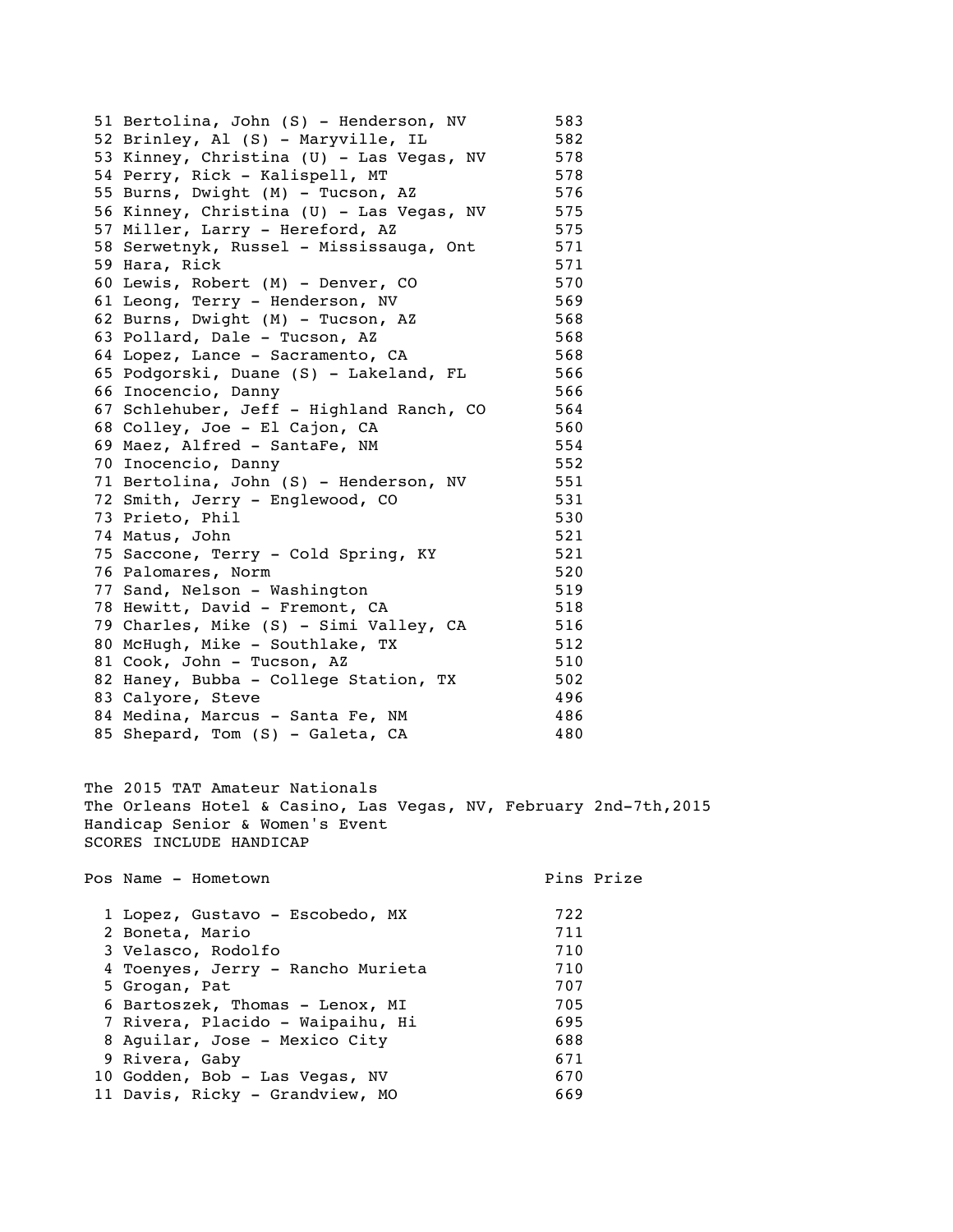|    | 12 Jensen, Jerry                                                    | 666 |
|----|---------------------------------------------------------------------|-----|
|    | 13 Whitfield, General - Fort Worth, TX                              | 665 |
|    | 14 Signaigo, Michael - Kapolei, HI                                  | 662 |
|    | 15 Rivas, Antonio                                                   | 659 |
|    | 16 Knowland, Sarah - Las Vegas, NV                                  | 657 |
|    | 17 Thompson, Tona - Redding, CA                                     | 654 |
| 18 | Sepulveda, Jaime                                                    | 654 |
|    | 19 Schlink, Susan - Chicago, IL                                     | 653 |
|    | 20 Krisch, Stan - San Diego, CA                                     | 651 |
|    | 21 Murphy, Henry - Henderson, NY                                    | 651 |
|    | 22 Rubio, Emilio                                                    | 646 |
|    | 23 Ball, Tracie - Tucson, AZ                                        | 644 |
|    | 24 Kochis, Brian - Highlands Ranch, CO                              | 642 |
|    | 25 Matamoros Sr, Alex                                               | 641 |
|    | 26 Salmon, Randolph - McLeansville, NC                              | 639 |
|    | 27 Gneiting, Jay                                                    | 637 |
|    | 28 Davis, Robert - Wailuku, HI                                      | 628 |
|    | 29 McGee, Ann - Las Vegas, NV                                       | 626 |
|    | 30 Edgerton, Janie - Alameda, CA                                    | 626 |
|    | 31 Stripling, Steve - Palm Coast, FL                                | 625 |
|    | 32 Horton, Roxanna - Napa, CA                                       | 625 |
|    | 33 Murphy, Henry - Henderson, NY                                    | 624 |
|    | 34 Davis, Tonya - Grandview, MO                                     | 623 |
|    | 35 Kochis, Brian - Highlands Ranch, CO                              | 621 |
|    | 36 Laub, Sabrina - Munich, Germany                                  | 621 |
|    | 37 Morales, Mary - Patterson, CA                                    | 613 |
|    | 38 Murr, Leisha - Ft Worth, TX                                      | 613 |
|    | 39 Alberto, Marie - Santa Clara, CA                                 | 613 |
|    | 40 Ball, Tracie - Tucson, AZ                                        | 609 |
|    | 41 Torres, Roberto - McAllen, TX                                    | 608 |
|    | 42 Ferber, Andy - Ingolstadt                                        | 607 |
|    | 43 Thompson, Tona - Redding, CA                                     | 604 |
|    | 44 Aguirre, Jorge                                                   | 603 |
|    | 45 Stewart, Ed - , NY                                               | 602 |
|    | 46 Tesh, Donald - Winston-Salem, NC                                 | 601 |
|    | 47 Foor, Bob - Alexander, VA                                        | 600 |
|    | 48 Elechiguerra, Seve                                               | 598 |
|    | 49 Winther, Rick - Fairbanks, AK                                    | 595 |
|    | 50 Gonzales, Ron - Tucson, AZ                                       | 592 |
|    |                                                                     | 588 |
|    | 51 Dent, Leon - Las Vegas, NV                                       | 588 |
|    | 52 Phillips, Nick - Tucson, AZ<br>53 Alsgood, Karla - Rio Linda, CA | 588 |
|    |                                                                     | 584 |
|    | 54 Withey, Megan - Glendale, AZ                                     |     |
|    | 55 Relucio, Ruby - Palo Alto, CA                                    | 582 |
|    | 56 Rubio, Emilio                                                    | 578 |
|    | 57 Strause, Shawna - Tucson, AZ                                     | 574 |
|    | 58 Morales, Mary - Patterson, CA                                    | 569 |
|    | 59 Strause, Howard - Tucson, AZ                                     | 564 |
|    | 60 Myers, Dale - Olympia, WA                                        | 560 |
|    | 61 Palmer, Leslie - Laurel, MD                                      | 560 |
|    | 62 Navarro, Pascual                                                 | 560 |
|    | 63 Trevino, Cesar                                                   | 559 |
|    | 64 Farrell, Leslie - Flushing, NY                                   | 558 |
|    | 65 Matuszewski, Frank - Lecanto, FL                                 | 556 |
|    | 66 Davis, Robert - Wailuku, HI                                      | 551 |